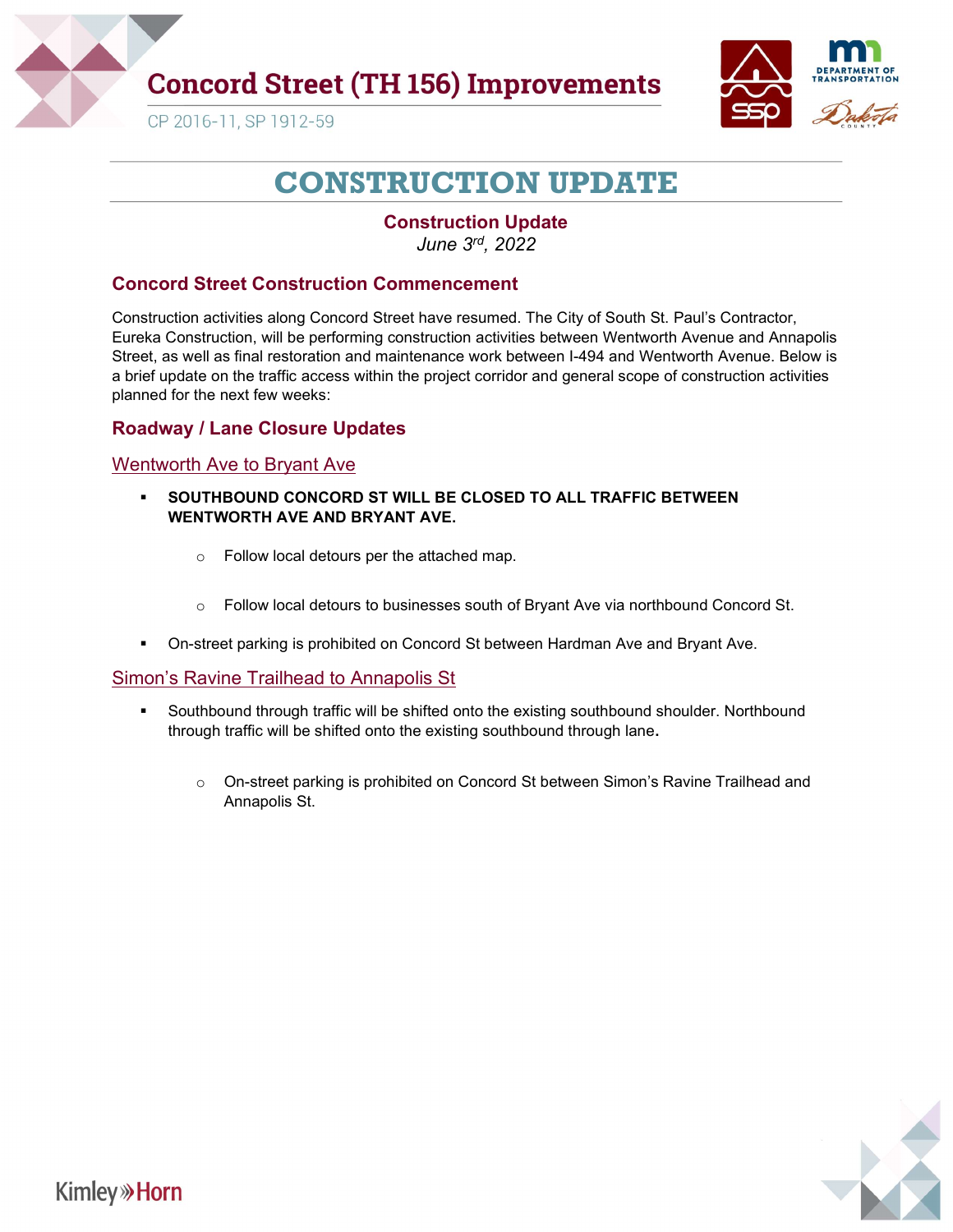



#### Construction Activities

## Phase 2 (Hardman Ave to South of Fury Motors between Wentworth Ave and Bryant Ave)

- Construction of west side of Concord St is complete.
- **Roadway grading activities along east side.**

## Phase 3 (South of Fury Motors between Wentworth Ave and Bryant Ave to Bryant Ave)

Roadway grading activities along the west side.

### Phase 4 (Bryant Ave to Annapolis St)

The Contractor will be commencing construction activities within the limits of Phase 4 along the east half of Concord St, between Simon's Ravine Trailhead and Annapolis St. Limited portions of work in Phase 4 will be performed concurrently with work south of Bryant Ave to keep special construction crews on-site and progress the project. Two-way traffic will be maintained on the west half of the roadway to all businesses and residences between Simon's Ravine Trailhead and Annapolis St at this time.

- Roadway removal operations along the east half of Concord St between Simon's Ravine Trailhead and Annapolis St.
- Installation of new sanitary sewer main along east half of Concord St.
- Installation of new storm sewer main along east half of Concord St.

Completion of the entire project is scheduled for June 2023 or until all work has been approved by the City. The Contractor may still be performing work activities anywhere within the project corridor up until project completion.

Please Contact Sue Polka, City of South St. Paul City Engineer at spolka@southstpaul.org or 651-554-3214 if you have any additional questions regarding the project.